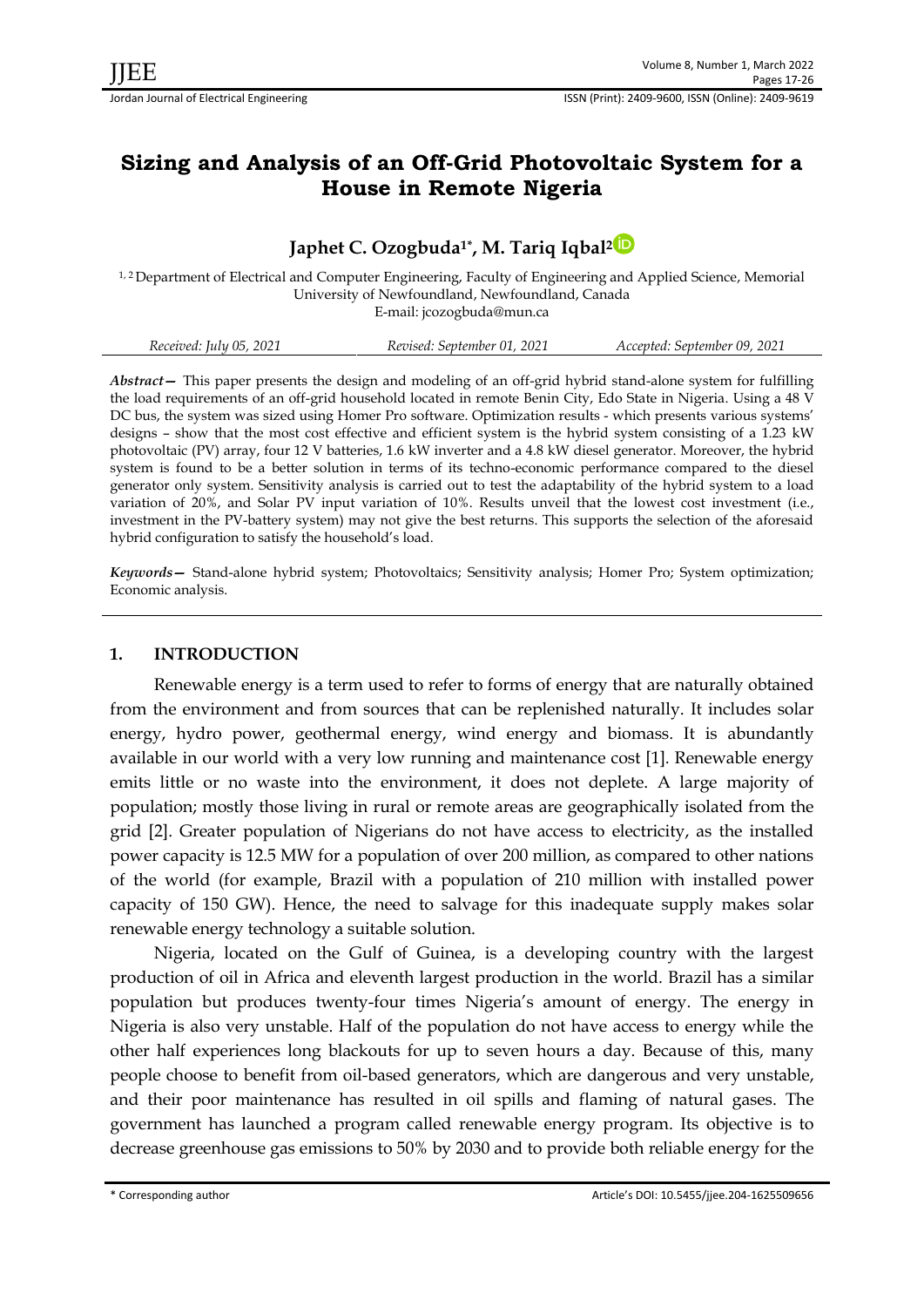entire population and alternatives to cooking with coal and firewood in rural parts of the country. The program is also working on ensuring that houses are also energy efficient. The ideal tools to utilize in order to achieve the aforesaid objectives of the renewable energy program are solar panels, windmills and hydroelectric power plants.

Various households in Nigeria have remote communities that are cut out from the utility grid and thus, integrating these areas to the grid could be capital intensive. Hence, in remote areas in Nigeria, the best alternative is the use of photovoltaic (PV) solar energy for powering domestic appliances in those communities. Due to the geographical location of Nigeria, solar energy is readily available which makes it the best option for remote locations. Egbon designed a standalone PV-based system which was implemented in the northern part of Nigeria. Results showed that system - comprised of 4 kW PV array, 24 (12 V, 500 Ah) batteries and 48V inverter built in with charge controller - is sufficient to meet the load demand of a typical household in the remote areas of Kano State, Nigeria. The system was found to be reliable and cost effective with the capability of producing power for a period of 3 days in a rainy day using the backup batteries [3].

Numerous researches in renewable energy resources in Nigeria have been carried out with the objective of determining their feasibility in the country**.** Onyebuchi carried out an estimate of solar energy potential in the country with a device conversion efficiency of 5%. It resulted in 15 × 10<sup>14</sup> kJ of useful energy in a year, which equates to 258.62 million barrels of oil which, in its turn amounts to  $4.2 \times 10^5$  GWh of annual electricity production [4]. Chineke and Igwiro revealed the abundance of solar energy resources that can be harnessed in Nigeria. They found that the country has an average solar irradiance of 5.25 kWh/m<sup>2</sup>/day at the northern area. It has been estimated that the average sunshine hours in Nigeria is 6.5 h. This produces an average solar intensity of about 1,934.5 kWh/m2/year. In the span of one year, an average of 1770 TWh of solar energy hits the surface of the land area in Nigeria. This amounts to 120,000 times the annual electric energy generated by the national electricity company known as Power Holding Company of Nigeria (PHCN) [5].

One of the cleanest sources of energy which produces DC power is the PV. Use of the PV system can reduce losses resulting from the conversion of AC to DC by a factor of 30% [6]. Due to the unpredictable changes in solar irradiation and load, Kumar proposed a control algorithm for proper operation of the PV system in household application [7]. Shimomachi carried out an - analysis using Electrical Transient Analyser Program (ETAP) - to determine AC and DC distribution of power in a residential capacity, considering factors such as architecture of residence and distribution of loads. In the analysis, a comparison was made for an AC voltage of 220 V with several DC voltages using a typical size of 4 wire gauge. The results revealed that the 48 V DC has an efficiency of about 4% and 9% more than a 380 V DC and 220 V AC, respectively. Hence, a 48 V DC is the best option for an isolated residence [8].

Studies carried out for sizing a PV hybrid system in remote areas, showed the reduction of both life cycle cost (LCC) and  $CO<sub>2</sub>$  emissions and dumped energy when compared to kerosene use or diesel generators [9, 10]. Al-Rashed carried out economic analysis for a PV hybrid system for a house in remote Jordan with a load demand of 37.5 kWh/day and peak load of 6.98 kW. The system was optimized using HOMER PRO software, and the optimal configuration was found to consist of 12.1 kW PV, 7.7 kW diesel generator, 36 kWh battery and 4.82 kW converter. The system showed a minimum net present cost (NPC) of 66,012 \$,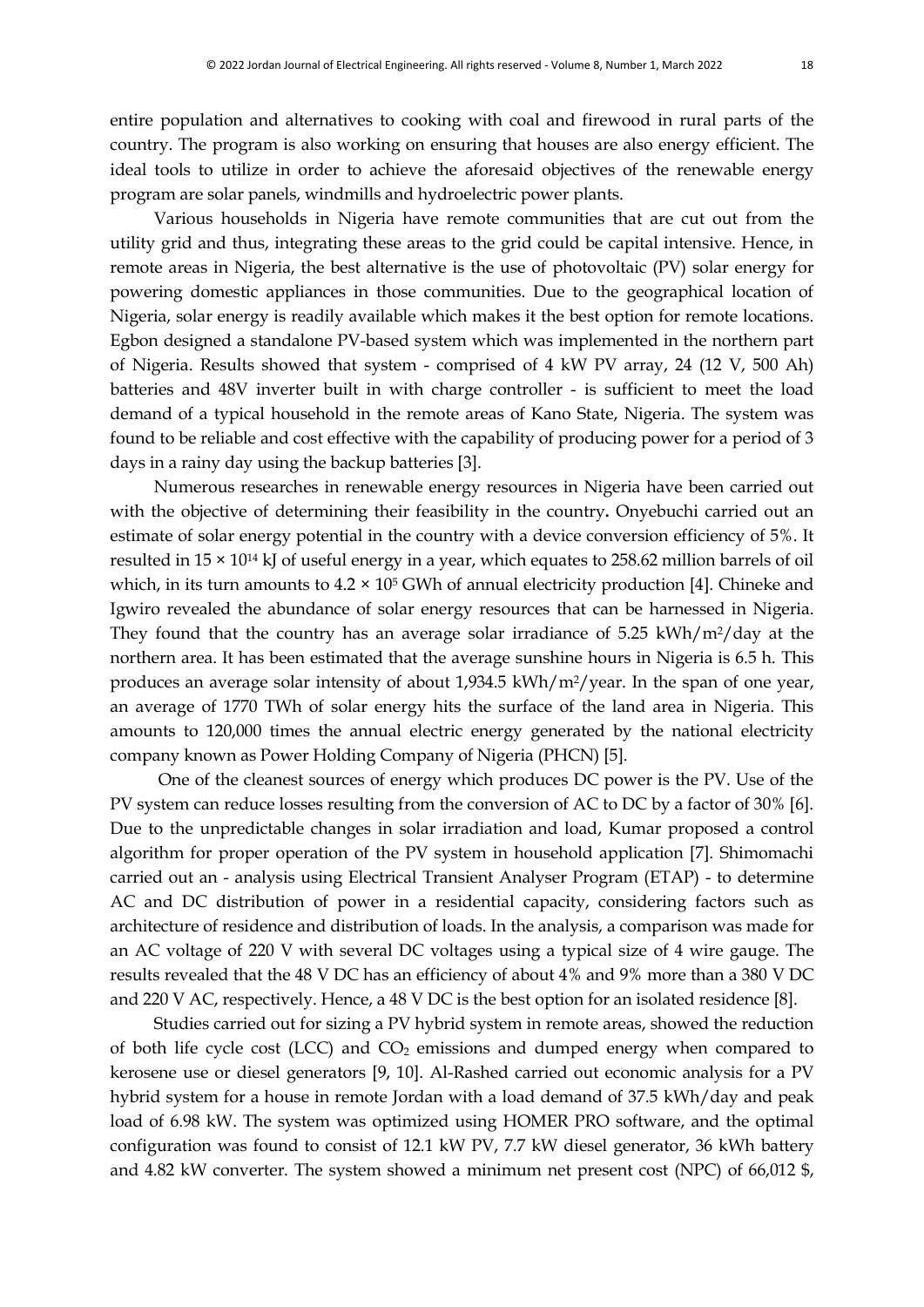cost of energy (COE) of 0.338 \$/kWh and lower gas emission in comparison to other solutions [11].

This paper aims to present an efficient stand-alone PV hybrid system for remote residence to meet the challenges of inaccessibility to the electrical grid in Edo State, Nigeria. A 48 V DC bus along with a 1.6 kW inverter with an output of 220 V AC was deployed for supply and also to increase the efficiency of the standalone system. The objective of this research is the sizing and designing the system of the aforesaid system. The rest of paper is divided into the following: section 2 shows the structure of the design and sizing. Section 3 gives detailed economic analysis. Section 4 provides the sensitivity analysis and results. Lastly, section 5 presents the conclusions.

## **2. SYSTEM SIZING**

## **2.1. Site Selection and Electrical Loads**

The investigated household is located at Benin-Asaba highway in Edo State, Nigeria. It is an off-grid two-bedroom bungalow residence with no access to the utility grid as depicted in Fig. 1. It is located on the following co-ordinates on Google maps: 6°17'22.2"N latitude and 5°59'31.8"E longitude (see Fig. 2). The primary source of power is a diesel generator.



Fig. 1. The off-grid household.



Fig. 2. Location of the household on Google maps.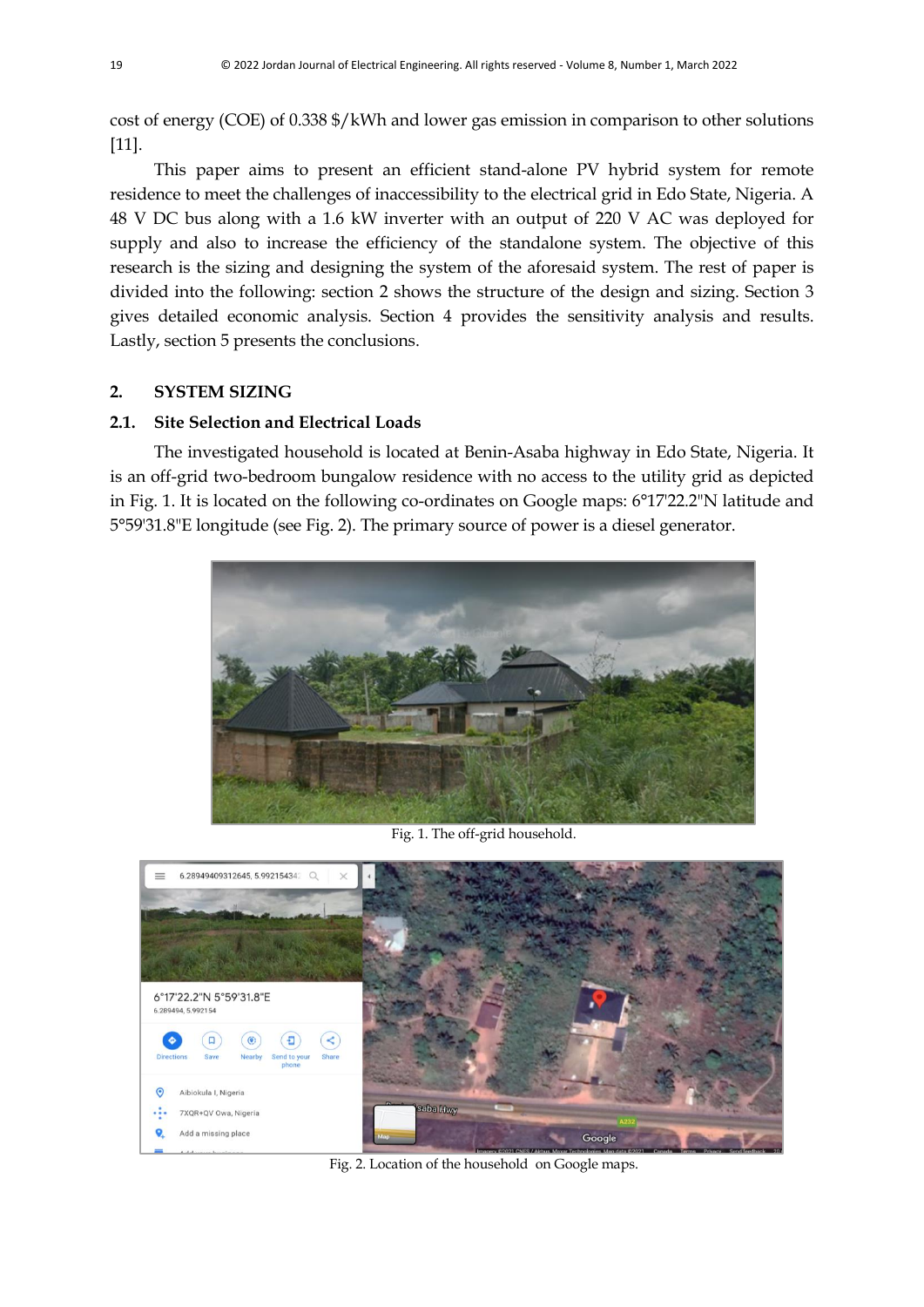In determining the load, Table 1 is used. It exhibits the daily energy consumption for the household and shows the appliances used in the residence, their power rating, energy consumption and duration of usage per day using the diesel generator.

| Appliance              | Quantity | Power rating<br>[W] | Total wattage<br>[W] | Duration<br>[Hours] | Total energy<br>[kWh] |
|------------------------|----------|---------------------|----------------------|---------------------|-----------------------|
| Ceiling fans           | ◠        | 60                  | 120                  | ⇁                   | 0.84                  |
| Television             |          | 50                  | 50                   | 5                   | 0.25                  |
| Deep chest freezer     |          | 140                 | 140                  | 10                  | 1.4                   |
| Water pump             |          | 750                 | 750                  | 0.2                 | 0.15                  |
| LED bulb               | 7        | 8                   | 56                   | h                   | 0.34                  |
| Double arm streetlight |          | 70                  | 140                  | 3                   | 0.42                  |
| Total load             |          |                     | 1260                 |                     | 3.4                   |

Table 1. Daily energy consumption of the off-grid household.

### *2.1.1. Design Calculation*

With typical house load =  $3.4kWh / day$ ; 5 days backup =  $5 \times 3.4 = 17kWh$ . Using a 48 V bus:

Battery bank  $Ahr = \frac{17,000}{100} = 354.1667$ 48 = 354.1667*Ahr* (100% depth of discharge).

If each battery = 350Ahr, 12V; Strings of Battery = 17,000 /48V/ 350 = 1.01 = 1 string.

For a 48 V bus, four 12 V battery will be connected in series to make 48 V. Since 100% depth of discharge will reduce battery life, it is, not allowed. Therefore, we use 50% depth of discharge which requires 8 batteries.

Efficiency of PV,  $\eta_{pv}$  = 16.94%

Solar irradiance =  $4.66$  kWh/m<sup>2</sup>/day

Solar irradiance = 4.66 kWh/ m<sup>2</sup>/day<br>Available energy =  $\frac{4.66kWh}{m^2 - day} \times 0.1694 \times 4.3 m^2 = 3.4kWh / day$ kWh/m²/day<br>  $\frac{6kWh}{-day} \times 0.1694 \times 4.3 m^2 = 3.4 kV$ 

m - *aay*<br>In a year, 3.4×365 = 1,241*kWh / year* 

## *2.1.2. Generator Specification and Maintenance/Operating Cost*

If the solar resources are not available, some of the load demand will be mitigated (some from the battery and some from the generator). Therefore, a small generator is added to the configuration. Generator's specifications are listed in Table 2.

| Table 2. Generator's specifications.    |                        |  |  |  |  |  |  |  |
|-----------------------------------------|------------------------|--|--|--|--|--|--|--|
| Specification                           | Value                  |  |  |  |  |  |  |  |
| Model                                   | Elemax SH2900DX(Gen50) |  |  |  |  |  |  |  |
| Maximum output power                    | 4.8 kW                 |  |  |  |  |  |  |  |
| DC output                               | 12 V/8.3 A             |  |  |  |  |  |  |  |
| Fuel tank capacity                      | 15L                    |  |  |  |  |  |  |  |
| Double arm streetlight                  | $\mathfrak{p}$         |  |  |  |  |  |  |  |
| Cost of generator                       | 350\$                  |  |  |  |  |  |  |  |
| Maintenance cost/month                  | 20\$                   |  |  |  |  |  |  |  |
| Fuel cost/month                         | $102\$ - 117 \$        |  |  |  |  |  |  |  |
| Total average cost of maintenance/month | 130\$                  |  |  |  |  |  |  |  |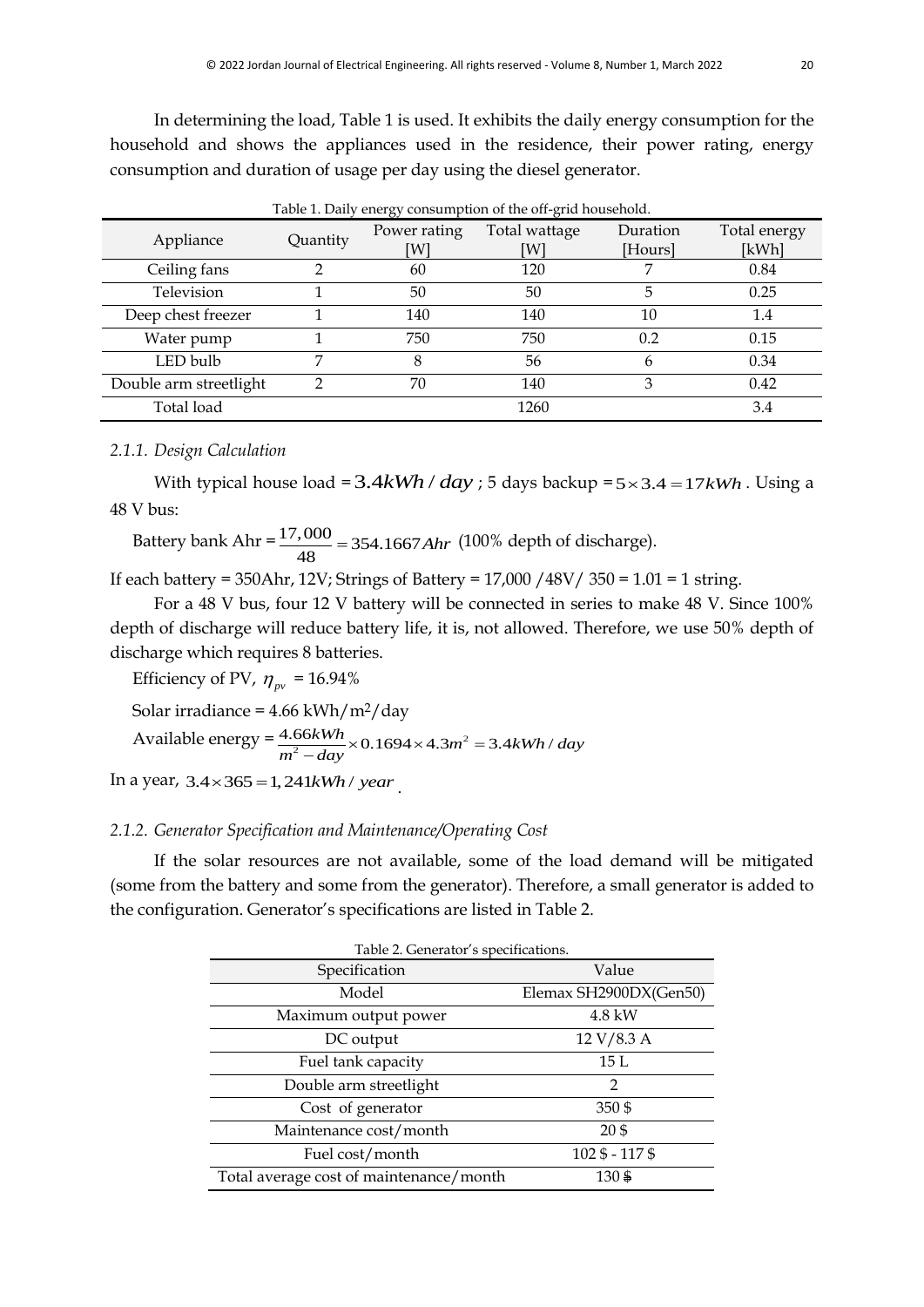The generator is fuelled with 7 to 8 liters of fuel daily, which is approximately 210 to 240 liters per month (note that 1 liter of fuel in Nigeria costs 1.51\$). The household is completely off the grid and runs on generator mostly from 8pm to 6am daily.

#### **2.2. Solar Radiation**

Solar irradiance is a crucial factor of consideration in the design of a PV system. The Homer Pro software is a very useful tool that gathers data from around the world. Data such as: wind resources, temperature, solar resources, and hydro resources. The solar radiation and the clearness index at the site - obtained from Homer Pro - are depicted in Fig. 3. It shows that the annual average solar irradiation at the location is 4.66 kWh/m2/day.



Fig. 3. Average monthly solar irradiance at selected location.

## **2.3. System Components and Electrical Output**

Block diagram of the designed system is provided in Fig. 4, and its schematic in Homer Pro - used to perform its sizing - is depicted in Fig. 5. The system consists of a 48 V DC bus with DC load, CS6X-325P solar PV, 12 V battery, 4.8 kW generator and 1.6 kW inverter.

After simulation of the system, the optimization results showed the NPC, operating cost, initial capital cost, power rating of components, renewable fraction , and other important parameters with possible configurations that would yield a cost effective and efficient system. The electrical output of the PV-battery hybrid system in shown in Fig. 6.



Fig. 4. Block diagram of the utilized hybrid system.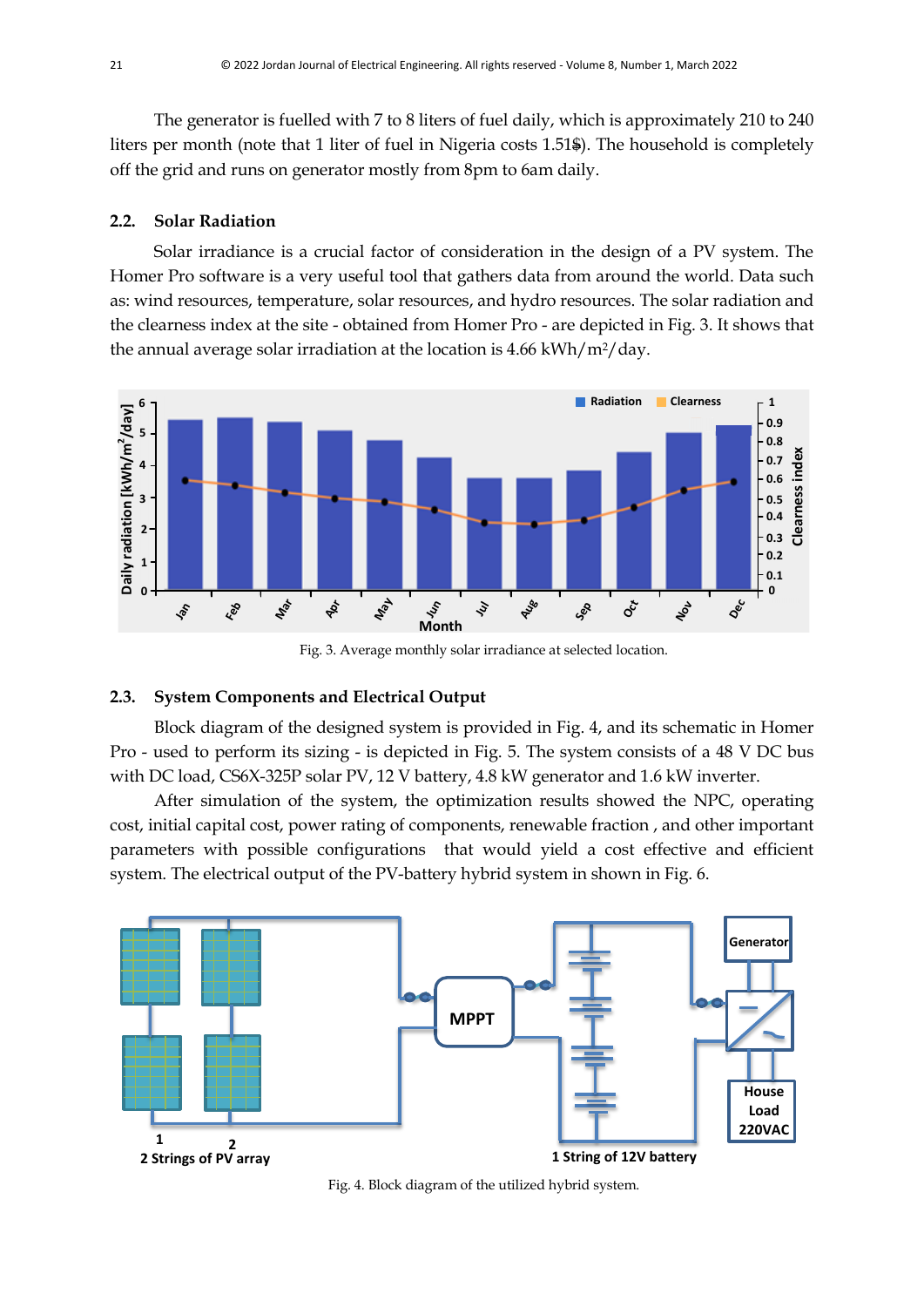

Fig. 5. Schematic diagram of the utilized hybrid system in Homer Pro.



Fig. 6. Electrical output of the PV-battery hybrid system.

## **3. ECONOMIC ANALYSIS**

Homer Pro software makes a comparison between the possible configurations obtained from the optimized results to determine the most cost-efficient and reliable system to be adopted for a specific load. In our case, looking at NPC of the base system (the generator only system) and the proposed system (the system comprised of the PV array, generator, battery, and inverter), we see that the proposed system is more cost-effective compared to the base system. Fig. 7 exhibits the economic comparison between these two systems; NPC of the generator only system is 10,785\$ while for the hybrid system NPC equals 4,146\$. It also shows that the present worth of investment is 6,639 \$, annual worth of investment relative to diesel case equals 514 \$, as well as the return of investment which equals 79.1%, etc.

Homer Pro is a great tool not just for finding the low-cost systems but for doing investment analysis. Homer Pro can determine payback period and internal rate of return by comparing a particular simulation to another base simulation. In this research, the base case/business as a usual case (the system that might be designed if one is not doing an incremental investment in renewables or storage) would be just the generator, since it is the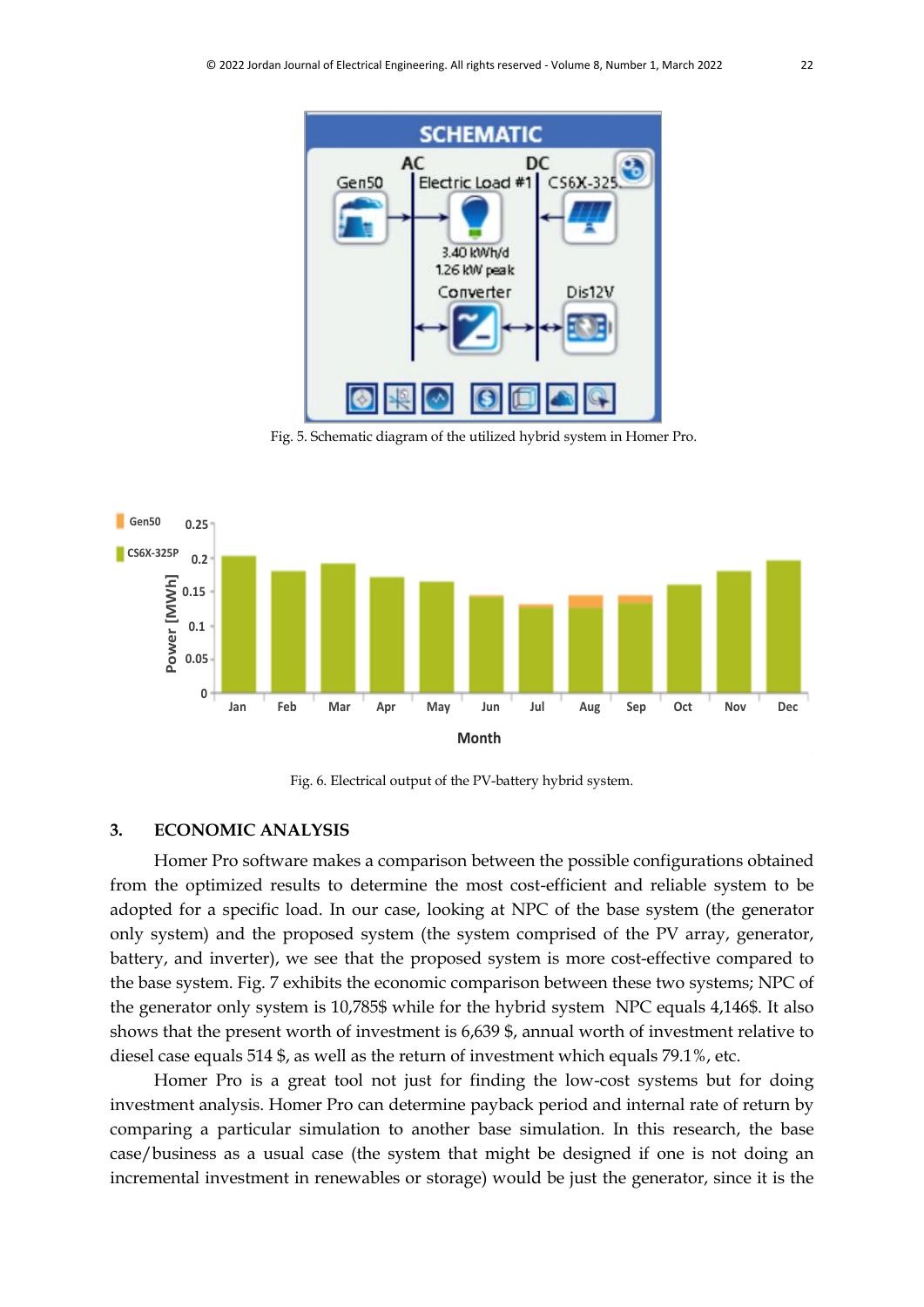traditional way of supplying power in remote areas. By selecting a base case, Homer Pro will calculate the payback period for all the systems within each optimization result. In the selected system architecture, Homer Pro has calculated the simple payback as one year and showed a 74% internal rate of return. Value calculated for other systems are shown in Fig. 8 that includes the payback period and internal rate of return (IRR) of all the systems. With a 97.1% renewable fraction, the system would cost 2,977\$ to install, 90.42 \$ for annual operating cost and an NPC of 4,146 \$, which is more economical in comparison to the diesel only case that has an NPC of 10,785 \$.



Fig. 7. Economics of the base and hybrid systems.

| Architecture |  |   |            | Cost  |                              |   |                                             | System   |          | Compare<br>Economics |           | Gen50               |            |             |    |                                 |        |                    |
|--------------|--|---|------------|-------|------------------------------|---|---------------------------------------------|----------|----------|----------------------|-----------|---------------------|------------|-------------|----|---------------------------------|--------|--------------------|
|              |  |   |            | тm    | $\sigma$ (ev) $\sigma$<br>kW |   | <b>OSIZY &amp; Coneter on</b><br><b>IGN</b> | Dispatch |          | $\cdot$ 0            | <b>AD</b> | Initial capital co. | Rentral of | idal fuel o |    | IRR <sub>o</sub> Simple Payback | Rous P | Production<br>(WH) |
|              |  | Ŧ | 7.17       |       |                              | 4 | 150                                         | ĸ        | \$4003   | \$0250               | 98.12     | 279                 | 100        |             | 99 | 10                              |        |                    |
|              |  |   |            | 甲骨髓関節 | 430                          |   | 160                                         | ŀ        | \$4.146  | \$0.258              | \$90.42   | 097                 | 97.1       | 122         | N  | $\mathcal{M}$                   | 15.0   | 360                |
|              |  |   | <b>SOF</b> |       | 430                          |   | 160                                         | U        | \$10,785 | \$0.672              | \$658.11  | \$227               | ٥          | 654         |    |                                 | 斜      | 1,930              |
|              |  |   |            | 751   | $\langle \rangle \rangle$    |   | 150                                         | a        | \$51,093 | 53.18                | \$3.572   | 9911                | ¢          | 3984        |    |                                 | 4,897  | 1033               |

|  |  |  |  | Fig. 8. Payback period and IRR. |  |  |
|--|--|--|--|---------------------------------|--|--|
|--|--|--|--|---------------------------------|--|--|

In the cash flow summary shown in Fig. 9, the selected hybrid design reveals a large capital outlay and relatively modest operational cost as compared to the diesel system where a relatively smaller capital outlay is present but with significantly higher operational cost.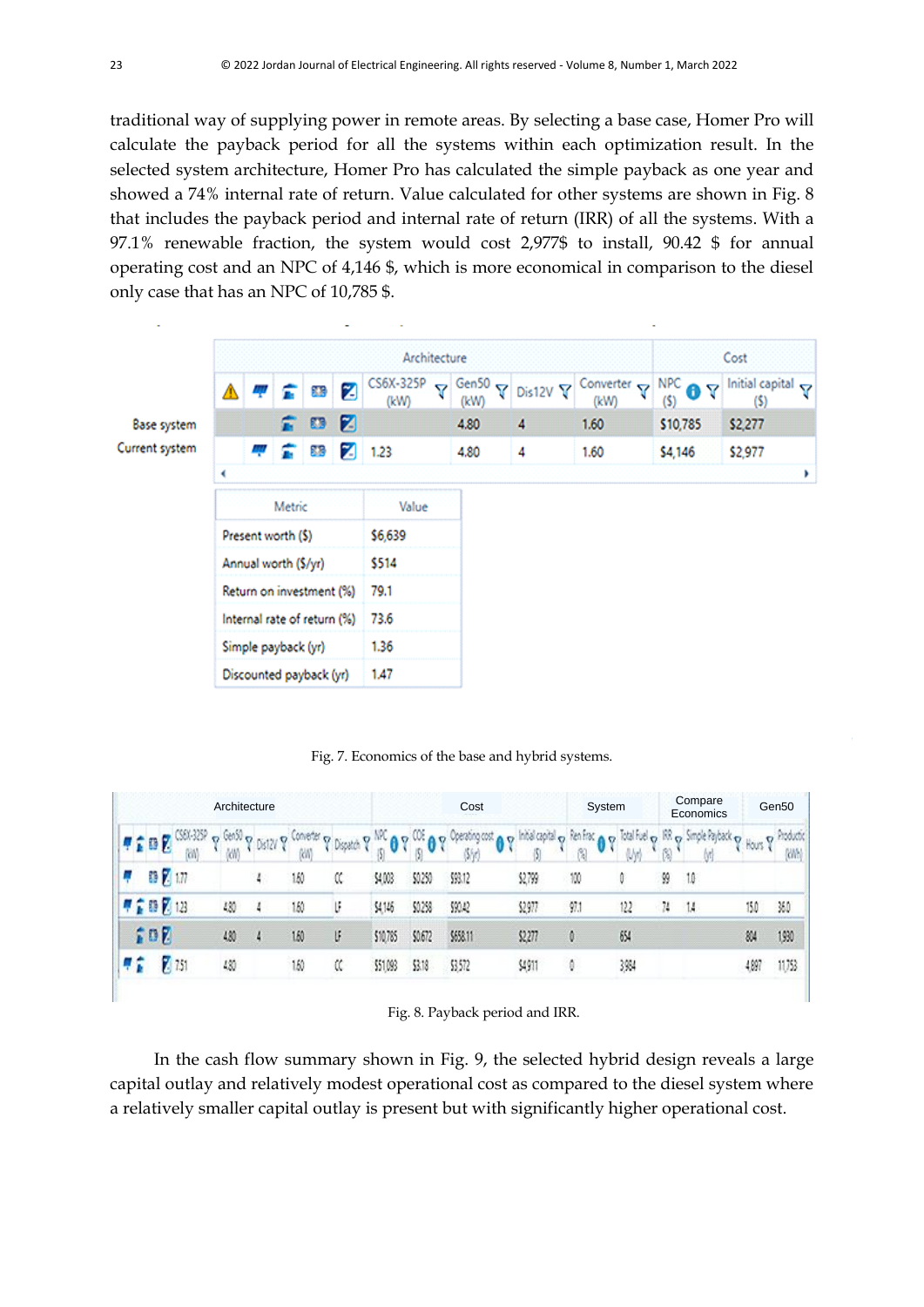

Fig. 9. Cash flow summary for the base and the hybrid systems.

## **4. SENSITIVITY ANALYSIS**

At the most fundamental level, the simulation layer in Homer Pro tells us what it costs to operate a system, the fuel it will use, the energy that will cycle through the batteries which determine how long it will last before needing to be replaced. The real heart of Homer Pro is the optimization algorithm that tells us what system is the best. If you only do one optimization, you only know what system is the best for one scenario. So, sensitivity analysis tells us what happens if - for example - prices change, the load grows or the technology improves, and how that system design could be adapted for different markets.

In this model, we are performing a sensitivity analysis on the load and solar PV. We have a range of load variation from 2.18 kW up to 3.4 kW (20%) and a range of solar PV input variation from 80% up to 100% (10%); indicating that sometimes PV modules are clean or dusty.

The simulated results of sensitivity analysis in are depicted in Table 3, whereas the optimization results are exhibited in Table 4. In the sensitivity case table, i.e., Table 3 there are several entries. For each sensitivity case, Homer Pro displayed the lowest cost design, which means that each of the systems have the lowest NPC after comparing all various design options. For example, for the case of 80% CS6X-325P solar PV and 3.4 kWh of average electric load per day, the system design with the lowest cost was found to be comprised of 1.48 kW of PV, 4 of the 12 V lead acid batteries, a 1.6 kW inverter and a 4.8 kW generator. By selecting this system, it changes the optimization result table, i.e., Table 4. The optimization result updates to show how all the different systems simulated, all the different design options performed at the selected sensitivity case (i.e., the 80% CS6X-325P Solar PV derating factor and 3.4 kW of average electric load per day). In the optimization table, it is noticed that the lowest NPC system is always at the top of the table. It is all ranked according to the NPC.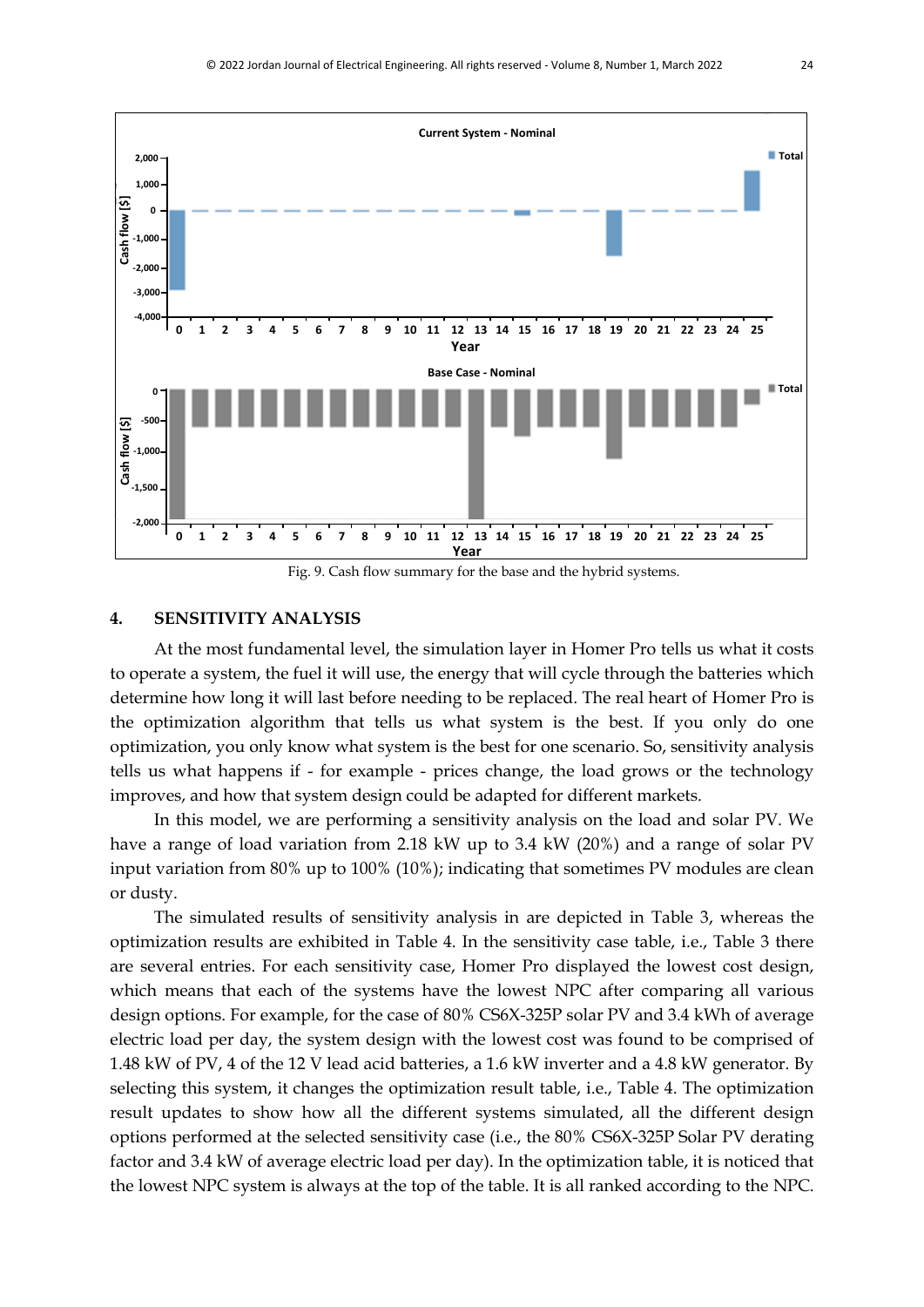The top system in the sensitivity table is the same system as selected in the sensitivity case table. It is also seen that the overall winner at this sensitivity case costs 3,118 \$ to install, and on average it costs about 92.29 \$ to operate each year. The operating cost may vary from year to year but 92.29 \$ is the average operating cost. Together, the initial capital cost and the annualized operating cost can be used to calculate the NPC that is used to compare systems.

|                       |      |       |      |      |      |         | Table 3. Sensitivity cases of PV hybrid system. |         |                                                                                     |                          |                 |
|-----------------------|------|-------|------|------|------|---------|-------------------------------------------------|---------|-------------------------------------------------------------------------------------|--------------------------|-----------------|
| $CS6X-$               |      |       |      |      |      |         |                                                 |         | Electric CS6X-Generator Battery Inverter NPC Operating Initial Renewable IRR Simple |                          |                 |
| 325P                  | load | 325P  | [kW] | 12 V | [kW] | [\$]    | cost                                            | capital | fraction                                                                            |                          | [%] payback     |
| Derating [kWh/d] [kW] |      |       |      |      |      |         | $[\frac{\pi}{3}]$                               | [\$]    | $\lceil\% \rceil$                                                                   |                          | $[\mathrm{yr}]$ |
| [%]                   |      |       |      |      |      |         |                                                 |         |                                                                                     |                          |                 |
| 100                   | 2.18 | 0.895 |      | 4    | 1.60 | \$3,274 | \$75.41                                         | \$2,299 | 100                                                                                 | $\overline{\phantom{a}}$ | 0.063           |
| 80                    | 2.18 | 1.12  |      | 4    | 1.60 | \$3,449 | \$78.91                                         | \$2,429 | 100                                                                                 | 231                      | 0.43            |
| 90                    | 2.18 | 0.994 |      | 4    | 1.60 | \$3,351 | \$76.95                                         | \$2,356 | 100                                                                                 | 447                      | 0.22            |
| 100                   | 2.72 | 1.22  |      | 4    | 1.60 | \$3,523 | \$80.40                                         | \$2,484 | 100                                                                                 | 208                      | 0.48            |
| 80                    | 3.40 | 1.48  | 4.80 | 4    | 1.60 | \$4,375 | \$97.29                                         | \$3,118 | 96.3                                                                                | 61                       | 1.7             |

|                          | Table 4. Optimization results of the selected cases. |           |          |                   |                       |         |                 |                              |                          |  |  |  |  |  |
|--------------------------|------------------------------------------------------|-----------|----------|-------------------|-----------------------|---------|-----------------|------------------------------|--------------------------|--|--|--|--|--|
| $CS6X-$                  | Generator                                            | No of     | Inverter | NPC               | Operating             | Initial | Renewable       | IRR                          | Simple                   |  |  |  |  |  |
| 325P                     | [kW]                                                 | batteries | [kW]     | $\lceil $ \rceil$ | cost                  | capital | fraction $[\%]$ | $\lceil \% \rceil$           | payback                  |  |  |  |  |  |
| [kW]                     |                                                      |           |          |                   | $[\frac{\$}{\rm yr}]$ | [\$]    |                 |                              | [Yr]                     |  |  |  |  |  |
|                          |                                                      |           |          |                   |                       |         |                 |                              |                          |  |  |  |  |  |
| 1.48                     | 4.80                                                 | 4         | 1.60     | \$4,375           | \$92.29               | \$3,118 | 96.3            | 61                           | 1.7                      |  |  |  |  |  |
| 1.61                     | $\qquad \qquad$                                      | 8         | 1.60     | \$6,213           | \$144.14              | \$4,349 | 100             | 24                           | 4.3                      |  |  |  |  |  |
| $\overline{\phantom{a}}$ |                                                      | 4         | 1.60     | \$10,785          | \$658.11              | \$2,277 | $\theta$        | $\qquad \qquad \blacksquare$ | $\qquad \qquad$          |  |  |  |  |  |
| 8.70                     | 4.80                                                 |           | 1.60     | \$52,513          | \$3,630               | \$5,589 | $\theta$        | $\qquad \qquad$              | $\overline{\phantom{a}}$ |  |  |  |  |  |

## **5. CONCLUSIONS**

This study involved the sizing a hybrid renewable system for satisfying the load of a residence in remote Edo State in Nigeria having an average load of 1.26 kW and energy consumption of 3.4 kWh. Using a 48 V DC bus, Homer Pro was used to determine the most optimal system for the off-grid residence in terms of both system design and economic feasibility. From the optimization result, and looking at the NPC, it was seen that of all the possible systems, the hybrid system comprised of the PV array, inverter, and battery is a better option compared to the diesel only base system. Sensitivity analysis was also carried out for a solar PV input variation of 10% and load input variation of 20% to determine the adaptation of the system. From sensitivity case analysis, it is interesting to note that the lowest cost investment is not the one of the best returns. The best option was found to be that one with 100% renewable fraction, i.e., the system comprised of 1.77 kW PV array, four 12V batteries and 1.6 kW inverter.

**Acknowledgement:** The author would like to thank Soltech Nigeria Limited for providing graduate funding in support of this research.